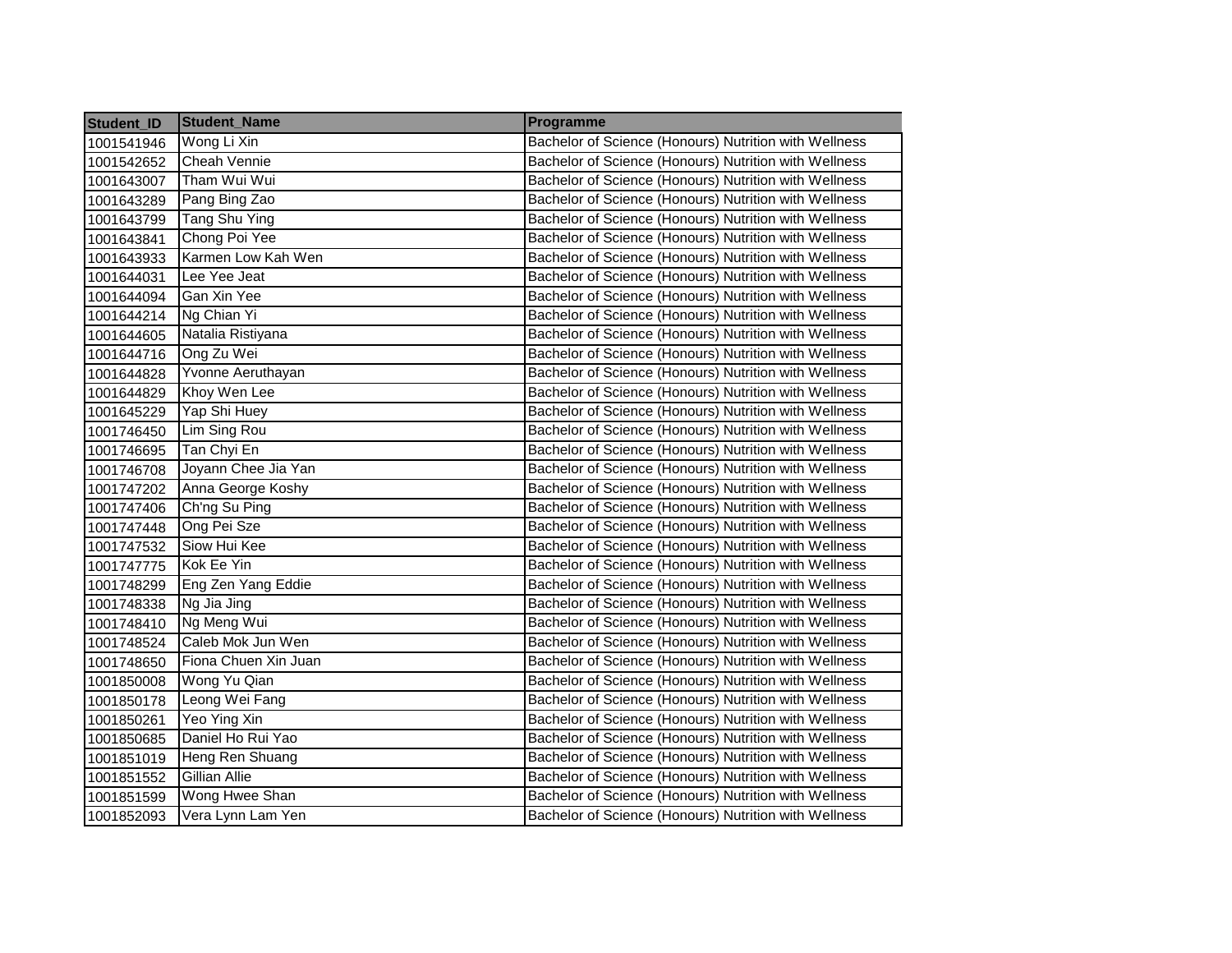| 1001852886 | Mak Wen Shean                                                            | Bachelor of Science (Honours) Nutrition with Wellness  |
|------------|--------------------------------------------------------------------------|--------------------------------------------------------|
| 1001852914 | Wong Yi Ying                                                             | Bachelor of Science (Honours) Nutrition with Wellness  |
| 1001852977 | Chong Peik Chee                                                          | Bachelor of Science (Honours) Nutrition with Wellness  |
| 1001953078 | Wong Chan Keong<br>Bachelor of Science (Honours) Nutrition with Wellness |                                                        |
| 1001953602 | Ng Juby<br>Bachelor of Science (Honours) Nutrition with Wellness         |                                                        |
| 1001954163 | Goh Shu Mei<br>Bachelor of Science (Honours) Nutrition with Wellness     |                                                        |
| 1001954222 | Liau Car Wen                                                             | Bachelor of Science (Honours) Nutrition with Wellness  |
| 1001954517 | Kuan Jin Yen                                                             | Bachelor of Science (Honours) Nutrition with Wellness  |
| 1301643809 | Lim Lih Shiow                                                            | Bachelor of Science (Honours) Nutrition with Wellness  |
| Student_ID | <b>Student_Name</b>                                                      | Programme                                              |
| 1001542567 | Leong Wei Shan                                                           | Bachelor of Science (Hons) Food Science with Nutrition |
| 1001542665 | Wong Jian Huei                                                           | Bachelor of Science (Hons) Food Science with Nutrition |
| 1001542758 | Gan Wei Shuen                                                            | Bachelor of Science (Hons) Food Science with Nutrition |
| 1001642820 | Heng Yiah Jing                                                           | Bachelor of Science (Hons) Food Science with Nutrition |
| 1001643085 | Lau Qian Qi                                                              | Bachelor of Science (Hons) Food Science with Nutrition |
| 1001643205 | Tan Wen Hui                                                              | Bachelor of Science (Hons) Food Science with Nutrition |
| 1001643433 | Hazel Yeo Chin Hua                                                       | Bachelor of Science (Hons) Food Science with Nutrition |
| 1001643495 | Kor Jia Yi                                                               | Bachelor of Science (Hons) Food Science with Nutrition |
| 1001643573 | Kimberly Chuah Jia Xin                                                   | Bachelor of Science (Hons) Food Science with Nutrition |
| 1001643647 | Lai Zhen Ying                                                            | Bachelor of Science (Hons) Food Science with Nutrition |
| 1001643664 | Heng Wen Yee                                                             | Bachelor of Science (Hons) Food Science with Nutrition |
| 1001643665 | Ng Aiyuan                                                                | Bachelor of Science (Hons) Food Science with Nutrition |
| 1001643671 | Kong lanne                                                               | Bachelor of Science (Hons) Food Science with Nutrition |
| 1001643793 | Ng Tiam Lai                                                              | Bachelor of Science (Hons) Food Science with Nutrition |
| 1001644268 | Poon Yee Jieng                                                           | Bachelor of Science (Hons) Food Science with Nutrition |
| 1001644708 | Lim Sze Thong                                                            | Bachelor of Science (Hons) Food Science with Nutrition |
| 1001645083 | Lim Lay Im                                                               | Bachelor of Science (Hons) Food Science with Nutrition |
| 1001645396 | Phua Tien Lin                                                            | Bachelor of Science (Hons) Food Science with Nutrition |
| 1001645544 | Mhoneswari A/P Gopinathan                                                | Bachelor of Science (Hons) Food Science with Nutrition |
| 1001645580 | Tey Pay Shi                                                              | Bachelor of Science (Hons) Food Science with Nutrition |
| 1001645888 | Chew Zhi Wei                                                             | Bachelor of Science (Hons) Food Science with Nutrition |
| 1001645943 | Vanessa Tang Kar Mae                                                     | Bachelor of Science (Hons) Food Science with Nutrition |
| 1001645986 | Chan Yuwen                                                               | Bachelor of Science (Hons) Food Science with Nutrition |
| 1001646000 | Jesslyn Ong Yee Shuen                                                    | Bachelor of Science (Hons) Food Science with Nutrition |
| 1001646089 | 'Aisyah Binti Abdullah                                                   | Bachelor of Science (Hons) Food Science with Nutrition |
| 1001746401 | <b>Teoh Swee Yong</b>                                                    | Bachelor of Science (Hons) Food Science with Nutrition |
| 1001746402 | Ng Xinle                                                                 | Bachelor of Science (Hons) Food Science with Nutrition |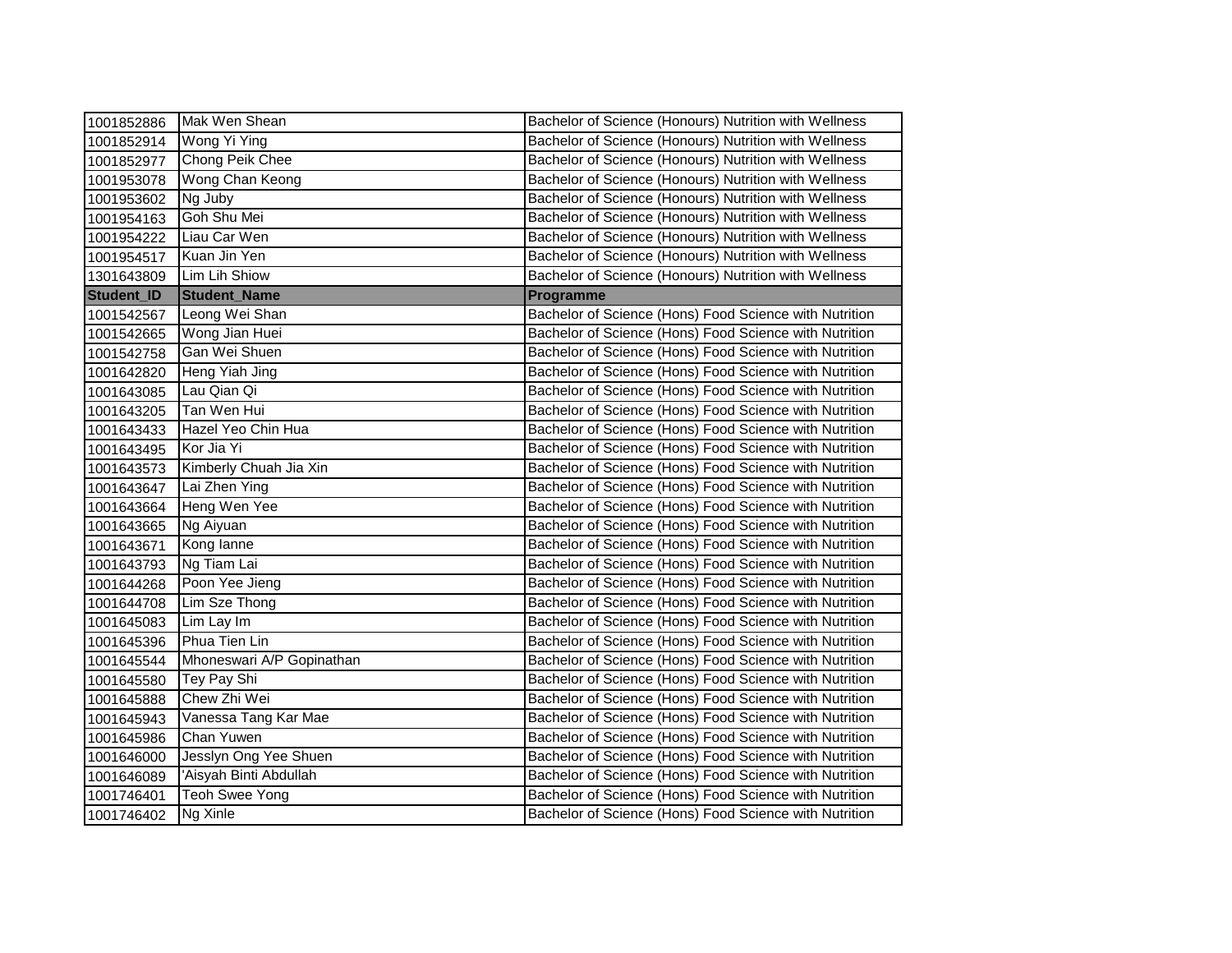| 1001746499 | Ng Sze Yuen             | Bachelor of Science (Hons) Food Science with Nutrition |
|------------|-------------------------|--------------------------------------------------------|
| 1001746542 | Ng Yeufu                | Bachelor of Science (Hons) Food Science with Nutrition |
| 1001746558 | Chua Yee Xin            | Bachelor of Science (Hons) Food Science with Nutrition |
| 1001746565 | Yap Kai Lin             | Bachelor of Science (Hons) Food Science with Nutrition |
| 1001746566 | Looi Jiale              | Bachelor of Science (Hons) Food Science with Nutrition |
| 1001746568 | Lai Jing Yi             | Bachelor of Science (Hons) Food Science with Nutrition |
| 1001746601 | Dickson Poon Tik Sang   | Bachelor of Science (Hons) Food Science with Nutrition |
| 1001746630 | Low Hui Wen             | Bachelor of Science (Hons) Food Science with Nutrition |
| 1001746752 | Chong Shuan Ni          | Bachelor of Science (Hons) Food Science with Nutrition |
| 1001746757 | Chong Siu Nin           | Bachelor of Science (Hons) Food Science with Nutrition |
| 1001746761 | <b>Ling Yee Ling</b>    | Bachelor of Science (Hons) Food Science with Nutrition |
| 1001746767 | Ng Xin Yi               | Bachelor of Science (Hons) Food Science with Nutrition |
| 1001746778 | Cheryl Chong Yi Ern     | Bachelor of Science (Hons) Food Science with Nutrition |
| 1001746786 | Leong Yuet Leng         | Bachelor of Science (Hons) Food Science with Nutrition |
| 1001746828 | Wan Pei Yee             | Bachelor of Science (Hons) Food Science with Nutrition |
| 1001746862 | Chong Yoon Kang         | Bachelor of Science (Hons) Food Science with Nutrition |
| 1001746921 | Lew Li Ann              | Bachelor of Science (Hons) Food Science with Nutrition |
| 1001747423 | Teo Zhi Ying            | Bachelor of Science (Hons) Food Science with Nutrition |
| 1001747455 | Kon Zhen Jie            | Bachelor of Science (Hons) Food Science with Nutrition |
| 1001747528 | Tan Sze Ning            | Bachelor of Science (Hons) Food Science with Nutrition |
| 1001747824 | Elaine                  | Bachelor of Science (Hons) Food Science with Nutrition |
| 1001747980 | Liow Chun An            | Bachelor of Science (Hons) Food Science with Nutrition |
| 1001748223 | Hong Yi Le              | Bachelor of Science (Hons) Food Science with Nutrition |
| 1001748240 | Suzanne Choo Soo Syuen  | Bachelor of Science (Hons) Food Science with Nutrition |
| 1001748271 | Chan Shu Qin            | Bachelor of Science (Hons) Food Science with Nutrition |
| 1001748440 | Tan Chia Yee            | Bachelor of Science (Hons) Food Science with Nutrition |
| 1001748671 | Felicia                 | Bachelor of Science (Hons) Food Science with Nutrition |
| 1001748737 | Divanirsh A/L Devindran | Bachelor of Science (Hons) Food Science with Nutrition |
| 1001749037 | Fang Peng Hui           | Bachelor of Science (Hons) Food Science with Nutrition |
| 1001749113 | Loke Kitt Yin           | Bachelor of Science (Hons) Food Science with Nutrition |
| 1001749199 | Chong Xiao Jia          | Bachelor of Science (Hons) Food Science with Nutrition |
| 1001749203 | Chew Jing Han           | Bachelor of Science (Hons) Food Science with Nutrition |
| 1001849362 | Lim Lee Ying            | Bachelor of Science (Hons) Food Science with Nutrition |
| 1001849627 | Foo Kai Ting            | Bachelor of Science (Hons) Food Science with Nutrition |
| 1001849721 | Madelyne Gunawan        | Bachelor of Science (Hons) Food Science with Nutrition |
| 1001849789 | Lee Kah Hui             | Bachelor of Science (Hons) Food Science with Nutrition |
| 1001849875 | Tow Jing Han            | Bachelor of Science (Hons) Food Science with Nutrition |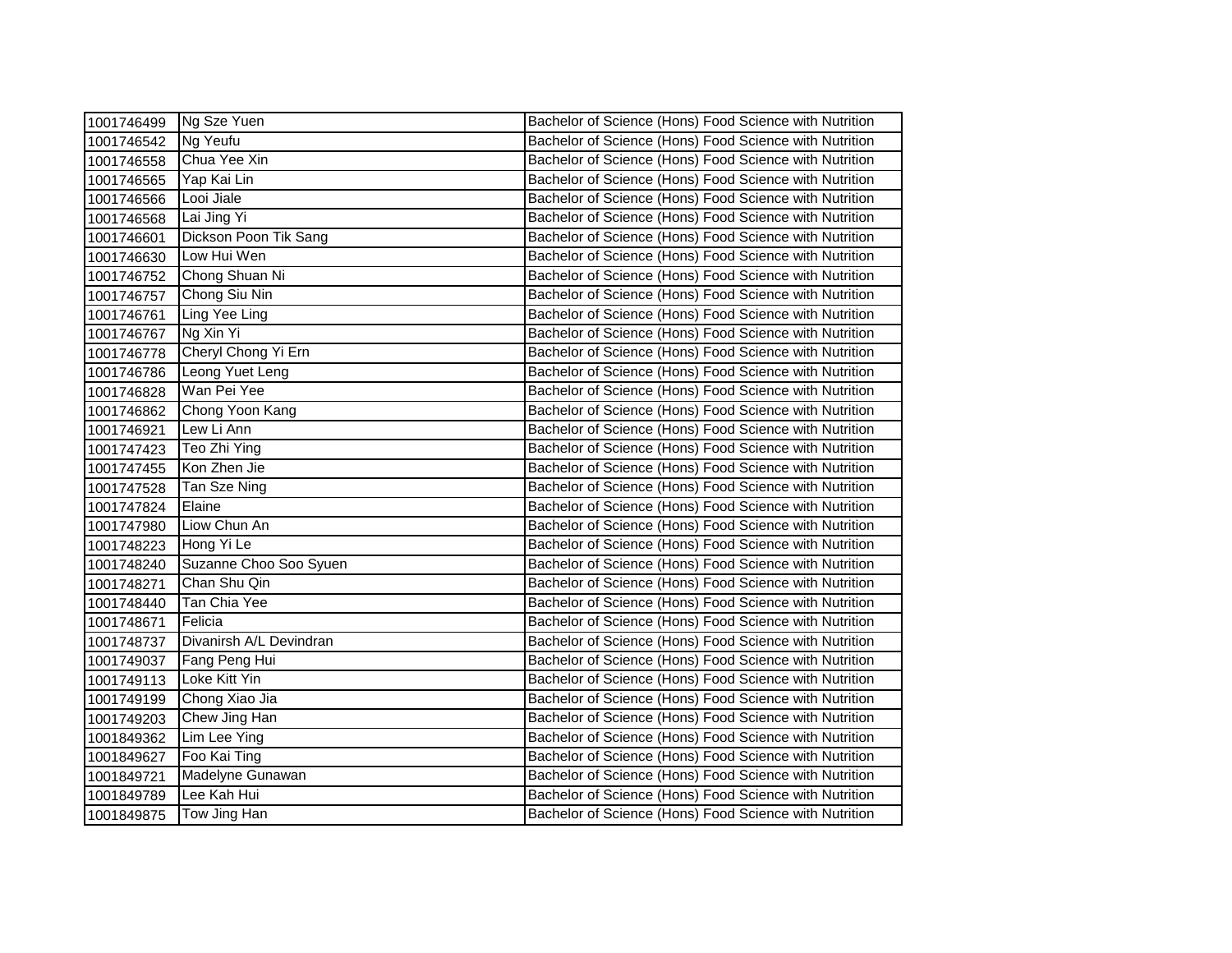| 1001849883 | Low Jia Hui                                  | Bachelor of Science (Hons) Food Science with Nutrition |
|------------|----------------------------------------------|--------------------------------------------------------|
| 1001849894 | Ong Jing Yang                                | Bachelor of Science (Hons) Food Science with Nutrition |
| 1001850097 | Eng Yu Shuen                                 | Bachelor of Science (Hons) Food Science with Nutrition |
| 1001850106 | <b>Eunice Pneh Weng Nee</b>                  | Bachelor of Science (Hons) Food Science with Nutrition |
| 1001850109 | Venecia Woeng                                | Bachelor of Science (Hons) Food Science with Nutrition |
| 1001850152 | Lee Xian Wei                                 | Bachelor of Science (Hons) Food Science with Nutrition |
| 1001850195 | Ernesto Chong Wei Loong                      | Bachelor of Science (Hons) Food Science with Nutrition |
| 1001850306 | Poong Zui Xuan                               | Bachelor of Science (Hons) Food Science with Nutrition |
| 1001850679 | Wai Seat Ni                                  | Bachelor of Science (Hons) Food Science with Nutrition |
| 1001850716 | Tan Hui Jie                                  | Bachelor of Science (Hons) Food Science with Nutrition |
| 1001851187 | Maggie Johana Tanto                          | Bachelor of Science (Hons) Food Science with Nutrition |
| 1001851600 | Lim Kai Qing                                 | Bachelor of Science (Hons) Food Science with Nutrition |
| 1001851964 | Foo Sok Yen                                  | Bachelor of Science (Hons) Food Science with Nutrition |
| 1001852167 | Cheong Zi Long                               | Bachelor of Science (Hons) Food Science with Nutrition |
| 1001852578 | Chang Sin Tian                               | Bachelor of Science (Hons) Food Science with Nutrition |
| 1001852656 | Roa M. A. Aliwaisi                           | Bachelor of Science (Hons) Food Science with Nutrition |
| 1001852878 | Tan Qiu Yi                                   | Bachelor of Science (Hons) Food Science with Nutrition |
| 1001953072 | Vicky Lim Chiau Jinq                         | Bachelor of Science (Hons) Food Science with Nutrition |
| 1001953204 | Low Chiu Chin                                | Bachelor of Science (Hons) Food Science with Nutrition |
| 1001953350 | Amelia Tang Shu Ting                         | Bachelor of Science (Hons) Food Science with Nutrition |
| 1001953433 | Ti Yue Zhe                                   | Bachelor of Science (Hons) Food Science with Nutrition |
| 1001953799 | Wong Zi Yean                                 | Bachelor of Science (Hons) Food Science with Nutrition |
| 1001954596 | Yen Sze Kei                                  | Bachelor of Science (Hons) Food Science with Nutrition |
| 1001954807 | Soo Wei Xin                                  | Bachelor of Science (Hons) Food Science with Nutrition |
| Student_ID | <b>Student_Name</b>                          | Programme                                              |
| 1001540932 | Tan Sook Ling                                | Bachelor of Science (Hons) in Biotechnology            |
| 1001542774 | Tong Li Suan                                 | Bachelor of Science (Hons) in Biotechnology            |
| 1001643208 | Ng Xin Yie                                   | Bachelor of Science (Hons) in Biotechnology            |
| 1001643503 | Ng Shin Siong                                | Bachelor of Science (Hons) in Biotechnology            |
| 1001643530 | Batool Abdulhafidh Ahmed Mohammed Al-Khazzan | Bachelor of Science (Hons) in Biotechnology            |
| 1001643582 | Low Chin Wen                                 | Bachelor of Science (Hons) in Biotechnology            |
| 1001645830 | Lim Shu Wen                                  | Bachelor of Science (Hons) in Biotechnology            |
| 1001746267 | Larsen Alessandro                            | Bachelor of Science (Hons) in Biotechnology            |
| 1001746431 | Lim Ching Ee Jeannette                       | Bachelor of Science (Hons) in Biotechnology            |
| 1001746644 | Liew Ze Min                                  | Bachelor of Science (Hons) in Biotechnology            |
| 1001746700 | Lim Teck Wei                                 | Bachelor of Science (Hons) in Biotechnology            |
| 1001747072 | Mellinnda A/P Xavier                         | Bachelor of Science (Hons) in Biotechnology            |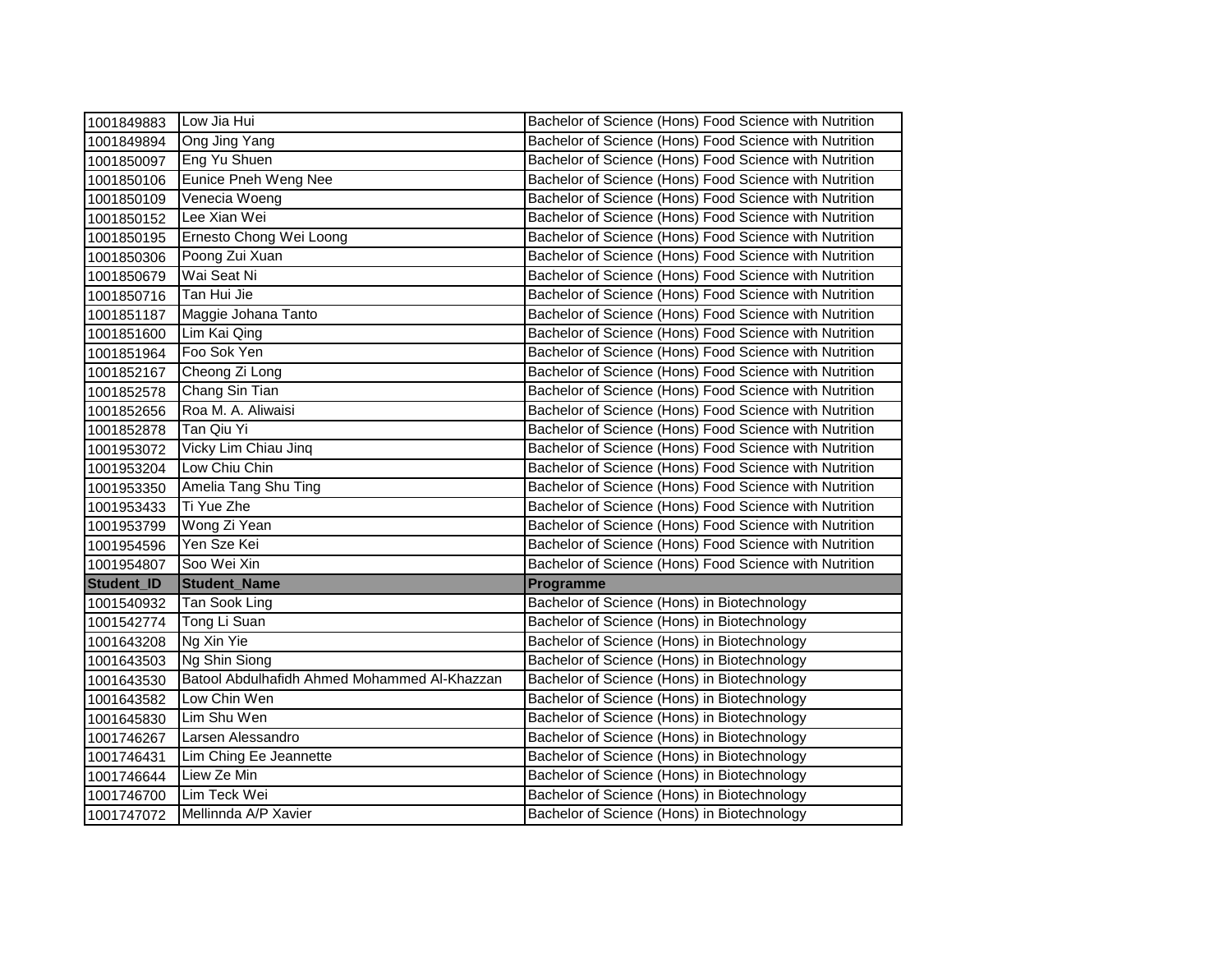| 1001747457 | Alvin Cengnata                 | Bachelor of Science (Hons) in Biotechnology |
|------------|--------------------------------|---------------------------------------------|
| 1001747511 | Kong Lai Kuen                  | Bachelor of Science (Hons) in Biotechnology |
| 1001747567 | Tee Jia Jian                   | Bachelor of Science (Hons) in Biotechnology |
| 1001747578 | Lew Jia Yi                     | Bachelor of Science (Hons) in Biotechnology |
| 1001747626 | Wong King Ryu                  | Bachelor of Science (Hons) in Biotechnology |
| 1001747885 | Low Zhi Xuan                   | Bachelor of Science (Hons) in Biotechnology |
| 1001748328 | Wan Hou Leong                  | Bachelor of Science (Hons) in Biotechnology |
| 1001748413 | Aileen Wee Shu Yeen            | Bachelor of Science (Hons) in Biotechnology |
| 1001748485 | Shanthini A/P Chandrasegaran   | Bachelor of Science (Hons) in Biotechnology |
| 1001748868 | Se Hoo Mun Wei                 | Bachelor of Science (Hons) in Biotechnology |
| 1001749247 | Joel Phua Jia Meng             | Bachelor of Science (Hons) in Biotechnology |
| 1001849526 | Georgina Lee Ke Yin            | Bachelor of Science (Hons) in Biotechnology |
| 1001849736 | Lim Khai Yee                   | Bachelor of Science (Hons) in Biotechnology |
| 1001849970 | Joey See Zhi Qing              | Bachelor of Science (Hons) in Biotechnology |
| 1001850028 | Lee Hoong Chern                | Bachelor of Science (Hons) in Biotechnology |
| 1001850053 | Ho Yi Yin                      | Bachelor of Science (Hons) in Biotechnology |
| 1001850144 | Alicia Chua Yang Qin           | Bachelor of Science (Hons) in Biotechnology |
| 1001850231 | Kong Jing Ying Gene            | Bachelor of Science (Hons) in Biotechnology |
| 1001850313 | Yeap Zi Hao                    | Bachelor of Science (Hons) in Biotechnology |
| 1001850320 | Ng Xue Wei                     | Bachelor of Science (Hons) in Biotechnology |
| 1001850341 | Low Yan Min                    | Bachelor of Science (Hons) in Biotechnology |
| 1001850577 | Lau Jia Yin                    | Bachelor of Science (Hons) in Biotechnology |
| 1001850588 | Lee Jing Wen                   | Bachelor of Science (Hons) in Biotechnology |
| 1001850797 | Looh Sung Cheng                | Bachelor of Science (Hons) in Biotechnology |
| 1001850908 | Lim Yee Sien                   | Bachelor of Science (Hons) in Biotechnology |
| 1001850911 | Tang Weng Zeng                 | Bachelor of Science (Hons) in Biotechnology |
| 1001851938 | Sara Toh Yen Yen               | Bachelor of Science (Hons) in Biotechnology |
| 1001851952 | Eunice Cheah Yi Theng          | Bachelor of Science (Hons) in Biotechnology |
| 1001852018 | Sharvin A/L Devendran          | Bachelor of Science (Hons) in Biotechnology |
| 1001852265 | Jackson Wiriya                 | Bachelor of Science (Hons) in Biotechnology |
| 1001852339 | Hans Christian Halim           | Bachelor of Science (Hons) in Biotechnology |
| 1001852589 | Syed Musa Ali                  | Bachelor of Science (Hons) in Biotechnology |
| 1001852691 | Wong Kar Yee                   | Bachelor of Science (Hons) in Biotechnology |
| 1001852979 | Lee Kai Jie                    | Bachelor of Science (Hons) in Biotechnology |
| 1001853014 | Nadia Bee Hooi San             | Bachelor of Science (Hons) in Biotechnology |
| 1001953137 | Hishmietaa A/P Krishna Moorthy | Bachelor of Science (Hons) in Biotechnology |
| 1001953862 | Gayaatri A/P Ravindran         | Bachelor of Science (Hons) in Biotechnology |